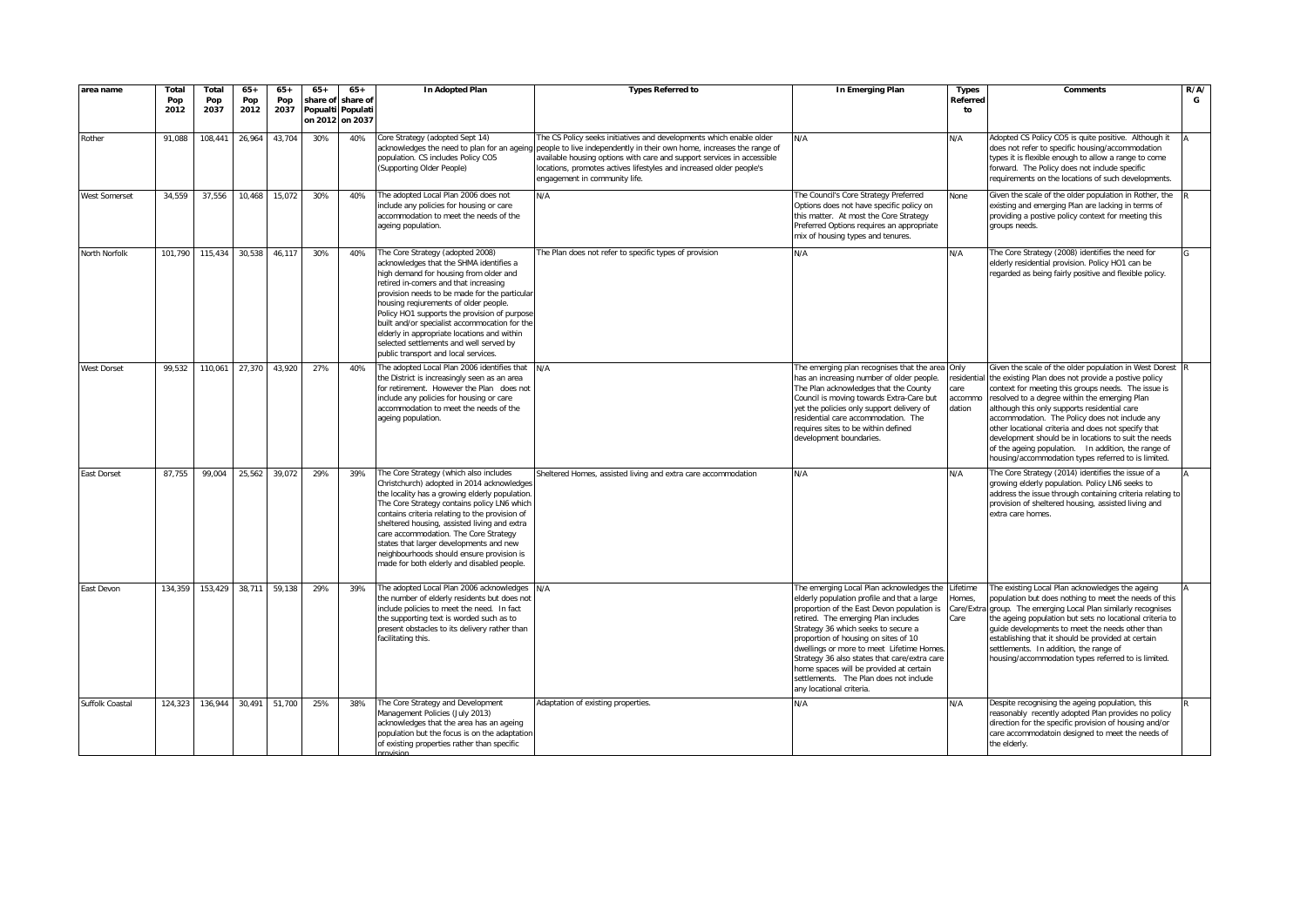| Christchurch   | 47,987  | 57,785  | 14,685 | 21,698 | 31% | 38% | The adopted Core Strategy (2014)<br>acknowledges that the current proportion of<br>people over retirement age in the locality is<br>higher than both the county and national<br>average; in Christchurch it is 31% and 29%<br>in East Dorset. Future predictions show that<br>by 2033, residents aged 65 will reach 38%<br>in Christchurch and East Dorset, Policy LN6<br>of the adopted local plan contains criteria<br>relating to the provison of sheltered housing,<br>assisted living and extra care<br>accommodation. | The adopted Core Strategy states that larger developments and new<br>heighbourhoods should make provision for elderly and vulnerable people<br>n both affordable and market housing sectors. The Core Strategy states:<br>appropriate and adaptable housing, good layout and design, such<br>chemes<br>should create opportunities for older and vulnerable people to live<br>securely, independently and<br>nclusively within communities.'                                                                                                                                                                                                                                   | N/A                                                                                                                                                                                                                                                                                                                                                                                                                                                                                     | N/A                                                                                                                                                                 | The adopted Core Strategy further recognises that the G<br>age structure of the current<br>population is heavily weighted towards older age<br>groups. Policy LN6 seeks to address the issue of a<br>growing elderly population by detailing criteria relating<br>to Use Class C2 developments.                                                                                                                                                                                                                                                                                                                                                                                                                                                                                                                                                                                                                                                                                                                                                                                                                                                                                                                                                                                                           |  |
|----------------|---------|---------|--------|--------|-----|-----|-----------------------------------------------------------------------------------------------------------------------------------------------------------------------------------------------------------------------------------------------------------------------------------------------------------------------------------------------------------------------------------------------------------------------------------------------------------------------------------------------------------------------------|--------------------------------------------------------------------------------------------------------------------------------------------------------------------------------------------------------------------------------------------------------------------------------------------------------------------------------------------------------------------------------------------------------------------------------------------------------------------------------------------------------------------------------------------------------------------------------------------------------------------------------------------------------------------------------|-----------------------------------------------------------------------------------------------------------------------------------------------------------------------------------------------------------------------------------------------------------------------------------------------------------------------------------------------------------------------------------------------------------------------------------------------------------------------------------------|---------------------------------------------------------------------------------------------------------------------------------------------------------------------|-----------------------------------------------------------------------------------------------------------------------------------------------------------------------------------------------------------------------------------------------------------------------------------------------------------------------------------------------------------------------------------------------------------------------------------------------------------------------------------------------------------------------------------------------------------------------------------------------------------------------------------------------------------------------------------------------------------------------------------------------------------------------------------------------------------------------------------------------------------------------------------------------------------------------------------------------------------------------------------------------------------------------------------------------------------------------------------------------------------------------------------------------------------------------------------------------------------------------------------------------------------------------------------------------------------|--|
| Craven         | 55,457  | 58,797  | 13,228 | 22,011 | 24% | 37% | The adopted Local Plan acknowledges that<br>the structure of the area is ageing. Policy<br>113 of the adopted Local Plan dealt with<br>sheltered accommodation, care homes and<br>nursing homes but is no longer saved.                                                                                                                                                                                                                                                                                                     | None                                                                                                                                                                                                                                                                                                                                                                                                                                                                                                                                                                                                                                                                           | The Council is a long way off adopting a<br>new Local Plan, however informal<br>consultation in 2014 acknowledged that the<br>area has an ageing population but it is not<br>yet possible to comment on the likely<br>policies.                                                                                                                                                                                                                                                         | N/A                                                                                                                                                                 | Craven District finds itself in something of a vacuum in<br>this regard - its adopted Local Plan is of some age and<br>the only policy relevant to this area is n longer saved.<br>The new Local Plan is a long way from adoption and<br>the Council is without a current or emerging policy to<br>provide housing or care accommodation to meet the<br>needs of its acknowledged ageing population.                                                                                                                                                                                                                                                                                                                                                                                                                                                                                                                                                                                                                                                                                                                                                                                                                                                                                                      |  |
| Malvern Hills  | 74,980  | 82,623  | 18.890 | 30.728 | 25% | 37% | The Local Plan adopted in 2006 recognises<br>that the Malvern Hills District has the highes<br>proportion of people aged over 65 years in<br>he County at 15%. However no policies<br>contained in the plan appear to cater for this                                                                                                                                                                                                                                                                                        | None                                                                                                                                                                                                                                                                                                                                                                                                                                                                                                                                                                                                                                                                           | N/A                                                                                                                                                                                                                                                                                                                                                                                                                                                                                     | N/A                                                                                                                                                                 | The Local Plan acknowledges that the locality has a<br>high proportion of the population over the age of 65,<br>however no policies present in the plan cater for this<br>issue, despite the plan stating that the issue of an<br>aging population is addressed in the Plan.                                                                                                                                                                                                                                                                                                                                                                                                                                                                                                                                                                                                                                                                                                                                                                                                                                                                                                                                                                                                                              |  |
| South Lakeland | 103,453 | 104,308 | 26,360 | 38,673 | 25% | 37% | The adopted Core Strategy (2010)<br>acknowledges that the area has an ageing<br>population but none of the Council's adopted<br>planning policies appear to cater for this                                                                                                                                                                                                                                                                                                                                                  | None                                                                                                                                                                                                                                                                                                                                                                                                                                                                                                                                                                                                                                                                           | Not progressed suffificiently far.                                                                                                                                                                                                                                                                                                                                                                                                                                                      | N/A                                                                                                                                                                 | The adopted Core Strategy (2010) acknowledges that<br>the area has an ageing population but none of the<br>Council's adopted planning policies appear to cater for<br>this need.                                                                                                                                                                                                                                                                                                                                                                                                                                                                                                                                                                                                                                                                                                                                                                                                                                                                                                                                                                                                                                                                                                                          |  |
| Tendring       | 138.285 | 164.489 | 38.878 | 60.901 | 28% | 37% | The Local Plan adopted in December 2007<br>makes a reference to core policy QL10 which<br>seeks to ensure that new residential<br>development takes into account the needs of<br>those who are disabled or elderly. Further<br>policy regarding provision for elderly<br>residents in the locality is detailed in Policy<br>COM5 - Residential Institutional Uses.                                                                                                                                                          | The Local Plan when referring to Use Class C2 states: "Residential<br>institutional uses include care homes, nursing homes and other non-<br>custodial institutions. Housing provision should be geared towards<br>particular groups in the population who have special needs, including the<br>elderly, people with disabilities and the homeless. The District Council<br>upport the provision of accommodation to meet special needs, but<br>ecognises that concentrating such accommodation in small areas can<br>ead to various problems, including the cumulative effect such<br>developments can have on the "image" and tourism function of the<br>resorts concerned." | The emerging Local Plan features policy<br>PEO16 Residential Institutions and Care.<br>which details criteria regarding the<br>appropriate citing of use class C2<br>developments. The emerging Local Plan<br>also states that as a result of possessing a<br>high proportion of elderly residents, the<br>council seeks to aid elderly people in living<br>in their own homes but recongnises that a<br>future provision of specialist care homes<br>and nursing homes will be needed. | Use Class<br>C <sub>2</sub>                                                                                                                                         | The 2007 Local Plan identifies that "Tendring District<br>contains the highest proportion of residential care<br>homes and nursing homes of all the non-unitary<br>Councils in Essex. In March 2002, 28% of Essex<br>residential institutions were located in Tendring District<br>and of these, 45% were situated in Clacton." The 2007<br>Local Plan states that recent conversions from<br>residential or holiday to residential institutions has led<br>to a change in character of seafront and town centre<br>areas in both Clacton and Frinton, and placed strain<br>upon local medical and support services. The plan<br>makes it clear that it seeks to avoid further transition<br>to residential institutions in such areas. The emerging<br>Local Plan states within policy PE016 that C2<br>developments will be permitted in locations: "within<br>the Settlement Development Boundaries of Urban<br>Settlements or Key Rural Service<br>Centres (see Policies SD2 and SD3);<br>as an integral part of certain residential and mixed-use<br>developments proposed in this<br>Local Plan; and<br>exceptionally, elsewhere where the applicant can<br>demonstrate, through robust evidence,<br>that the proposal will address a locally generated need<br>for institutional care which cannot |  |
| Arun           | 151.384 | 183,322 | 41,063 | 67.770 | 27% | 37% | The Local Plan adopted in 2004 features<br>policy DEV20 which details requirements<br>relating to the development of residential<br>care and nursing homes.                                                                                                                                                                                                                                                                                                                                                                 | Nursing Homes                                                                                                                                                                                                                                                                                                                                                                                                                                                                                                                                                                                                                                                                  | The emerging Local Plan recognises that<br>Arun has one of the UK's highest<br>populations of elderly people, with people<br>aged 65 and over accounting for 27% of<br>the population. The Plan further notes that<br>is some of the coastal wards the proportion<br>of elderly residents exceeds 50%. The Plan<br>features Policy H DM2 Independent Living<br>and Care Homes which outlines the criteria<br>for independent living and care home<br>development.                       | Own<br>homes<br>to meet<br>the needs<br>of the<br>elderly),<br>Sheltered<br>housing,<br>Day care<br>facilities.<br>Nursing<br>homes,<br>and<br>Specialise<br>d care | The 2004 Local Plan features policy DEV20, whilst the<br>emerging plan features policy H DM2; both policies<br>(designed detail the requirements relating to the development of<br>care homes and homes suitable for the elderly in the<br>locality. Policy H DM2 is a fairly fexible policy that<br>states that development should be located in the Built<br>Up Area Boundary. The policy also features additional<br>criteria such as stating that development should be<br>located near public services/facilities and public<br>ransport.                                                                                                                                                                                                                                                                                                                                                                                                                                                                                                                                                                                                                                                                                                                                                            |  |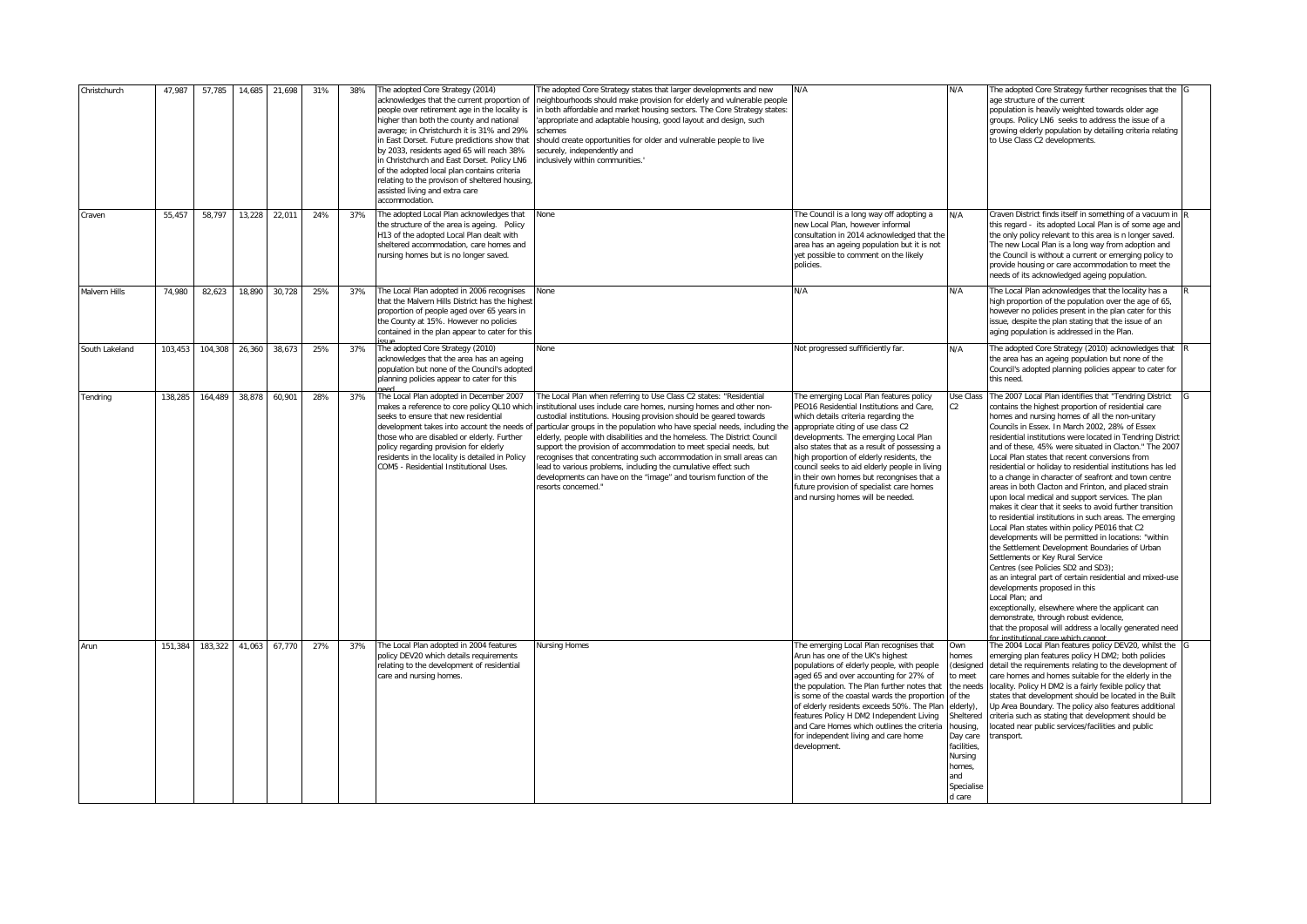| New Forest       | 177,382 | 204,348 | 46,378 | 74,358 | 26% | 36% | The Core Strategy (outside the National<br>Park) adopted in October 2009 states that<br>regard for the needs of the growing elderly<br>population is an important factor. However<br>no policies are present in the Plan that make<br>provision for residential development for the<br>elderly. Policy CS13 merely features the<br>criterion that housing should meet the needs<br>of elderly people. The Local Plan Part 2<br>adopted in 2014 designates specific sites for<br>development but does not feature any policy<br>that takes into account the provision of<br>accommodation for the elderly. | None                                                              | N/A                                                                                                                                                                                                                                                                                                                                                                                                                                                                                                                                                                                                                                                                                                                                                                | N/A  | Neither the adopted Core Strategy (2009) or part 2 of<br>the Local Plan (2014) make any provision for<br>residential development for elderly people. Policy CS13<br>merely features the criterion that housing should meet<br>the needs of elderly people.                                                                                                                                                                                                                                                                                                                                                                                                                                                                                                          |  |
|------------------|---------|---------|--------|--------|-----|-----|-----------------------------------------------------------------------------------------------------------------------------------------------------------------------------------------------------------------------------------------------------------------------------------------------------------------------------------------------------------------------------------------------------------------------------------------------------------------------------------------------------------------------------------------------------------------------------------------------------------|-------------------------------------------------------------------|--------------------------------------------------------------------------------------------------------------------------------------------------------------------------------------------------------------------------------------------------------------------------------------------------------------------------------------------------------------------------------------------------------------------------------------------------------------------------------------------------------------------------------------------------------------------------------------------------------------------------------------------------------------------------------------------------------------------------------------------------------------------|------|---------------------------------------------------------------------------------------------------------------------------------------------------------------------------------------------------------------------------------------------------------------------------------------------------------------------------------------------------------------------------------------------------------------------------------------------------------------------------------------------------------------------------------------------------------------------------------------------------------------------------------------------------------------------------------------------------------------------------------------------------------------------|--|
| Babergh          | 87,917  | 95,299  | 20,030 | 34.587 | 23% | 36% | The Local Plan adopted in 2006 features<br>policy HS39 which outlines criteria regarding<br>the development of care homes, rest homes<br>sheltered housing and extensions.                                                                                                                                                                                                                                                                                                                                                                                                                                | Care/Nursing homes, rest homes, sheltered housing and extensions. | The emerging Local Plan's Core Strategy<br>does not appear to contain any policies<br>specifically designed to deliver residential<br>development to meet the needs of the<br>elderly. Policy CS18 simply states that<br>developments that cater for the needs of<br>elderly people will be supported where such<br>local needs exist and at a scale appropriate<br>to the size of development.                                                                                                                                                                                                                                                                                                                                                                    | None | Policy HS39 can be regarded as being a fairly open and<br>transparent policy which outlines required criteria for<br>the development of care homes, rest homes, sheltered<br>housing and extensions. The criteria includes the<br>criterion that developments should be located in the<br>exisiting built up areas of a town or viilage and be<br>close to facilities and amenities. Further criteria<br>outlines the aesthetic qualities and design that<br>developments should comply with. Policy CS18<br>contained in the Core Strategy of the emerging Local<br>Plan merely states that developments that cater for the<br>needs of elderly people will be supported where such<br>local needs exist and at a scale appropriate to the size<br>of development. |  |
| Derbyshire Dales | 71,336  | 78,056  | 16,743 | 28,273 | 23% | 36% | The Local Plan adopted in 2005 features<br>Policy H14 which seeks to provide dwellings<br>for elderly people and those with restricted<br>mobility.                                                                                                                                                                                                                                                                                                                                                                                                                                                       | None                                                              | N/A                                                                                                                                                                                                                                                                                                                                                                                                                                                                                                                                                                                                                                                                                                                                                                | N/A  | Policy H14 can be regarded as being a fairly flexible<br>and open policy. The main criteria outlined in the<br>policy is that development should be located on level<br>ground and be close to shops, facilities and transport                                                                                                                                                                                                                                                                                                                                                                                                                                                                                                                                      |  |
| Eden             | 52,656  | 53,333  | 12,110 | 19,307 | 23% | 36% | The Core Strategy adopted in 2010 is the<br>first Development Plan Document that<br>replaces the 1996 Local Plan. The Core<br>Strategy identifies that the locality possesses<br>an age profile that is slightly older than the<br>national average. However the Core Strategy<br>does not appear to contain any policies that<br>are designed to deliver development suitable<br>to meet the needs of the elderly population.                                                                                                                                                                            | None                                                              | The emerging Local Plan identifies that the<br>locality possesses a slightly older age<br>profile when compared to the rest of<br>England. Currently 27% of the population<br>are over the age of 60. Current forecasts<br>predict that 4 200 people will be over the<br>age of 65 by 2025. The Plan features Policy<br>HS5 Housing for older people and those in<br>need of support, this policy details the<br>requirements for development specifically<br>for older people or groups who require<br>supported housing. The areas of Penrith,<br>Alston, Appleby and Kirkby Stephen are<br>stated in the policy as locations where<br>development for elderly people will be<br>permitted, where the additional<br>requirements outlined in the policy are met. | None | Policy HS5 contained in the emerging Local Plan can be<br>regarded as being a fairly flexible and open policy. The<br>policy also features reference to geographical locations<br>where development will be permitted as log as it is in<br>accordance with the additional criteria outlined in the<br>policy. The Core Stategy adopted in 2010 appears not<br>to feature any policies designed to deliver residential<br>development to support the needs of the elderly<br>population of the locality.                                                                                                                                                                                                                                                            |  |
| East Lindsey     | 136,596 | 153,575 | 37,016 | 55,585 | 27% | 36% | The East Lindey Local Plan was adopted in<br>1995 but formally amended in 1999. The<br>Local Plan does not appear to contain any<br>policies that would cater for the<br>requirements of elderly people in terms of<br>care home other other residential provision.                                                                                                                                                                                                                                                                                                                                       | None                                                              | The emerging Local Plan's Core Strategy<br>does not appear to contain any policies<br>designed to deliver residential development<br>suitable for elderly people.                                                                                                                                                                                                                                                                                                                                                                                                                                                                                                                                                                                                  | None | Neither the Local Plan (1999) or the emerging Local<br>Plan's Core Strategy appear to contain any policies that<br>take into account the needs of elderly people in terms<br>of residential provision or provision of suitable<br>facilities.                                                                                                                                                                                                                                                                                                                                                                                                                                                                                                                       |  |
| Fylde            | 76,020  | 82,729  | 19,104 | 29,675 | 25% | 36% | The Fylde Local Plan was altered after<br>review in 2005. The Local Plan does not<br>feature any policies directly aimed at<br>providing development to suit the needs of<br>the elderly. However Policy HL1 does contair<br>a criterion which states that residential<br>development that caters for the needs of the<br>frail elderly, disabled or vulnerable young<br>people and continue to do so in the longtern                                                                                                                                                                                     | None                                                              | The emerging Local Plan remains in a state<br>of development. The preferred option Plan<br>does not contain any policies which cater<br>for the needs of elderly people in terms of<br>residential provision.                                                                                                                                                                                                                                                                                                                                                                                                                                                                                                                                                      | None | The Local Plan (2005) features Policy HL1 which<br>contains a single criterion relating to residential<br>development for elderly and disabled people. The<br>emerging Local Plan does not appear to contain any<br>policies outline provision of residential development to<br>suit the needs of the elderly.                                                                                                                                                                                                                                                                                                                                                                                                                                                      |  |
| South Hams       | 83,597  | 89,844  | 20,873 | 32,075 | 25% | 36% | The South Hams Core Strategy was adopted None<br>in December 2006. The Core Strategy fails to<br>mention the issue of a growing elderly<br>population. The supporting text for Housing<br>Policy CS6: Affordable Housing, merely<br>states that housing should meet the needs<br>of a variety of people including the elderly.                                                                                                                                                                                                                                                                            |                                                                   | The emerging Local Plan remains in an<br>early stage of development. No comments<br>can be made at this stage.                                                                                                                                                                                                                                                                                                                                                                                                                                                                                                                                                                                                                                                     | N/A  | The South Hams Core Strategy (2006) fails to<br>acknowledge the issue of a growing elderly population<br>in the locality. No specific policy aimed at providing<br>housing for elderly people is included in the Plan.<br>Policy CS8 merely states that new housing should cater<br>for a variety of people including the elderly.                                                                                                                                                                                                                                                                                                                                                                                                                                  |  |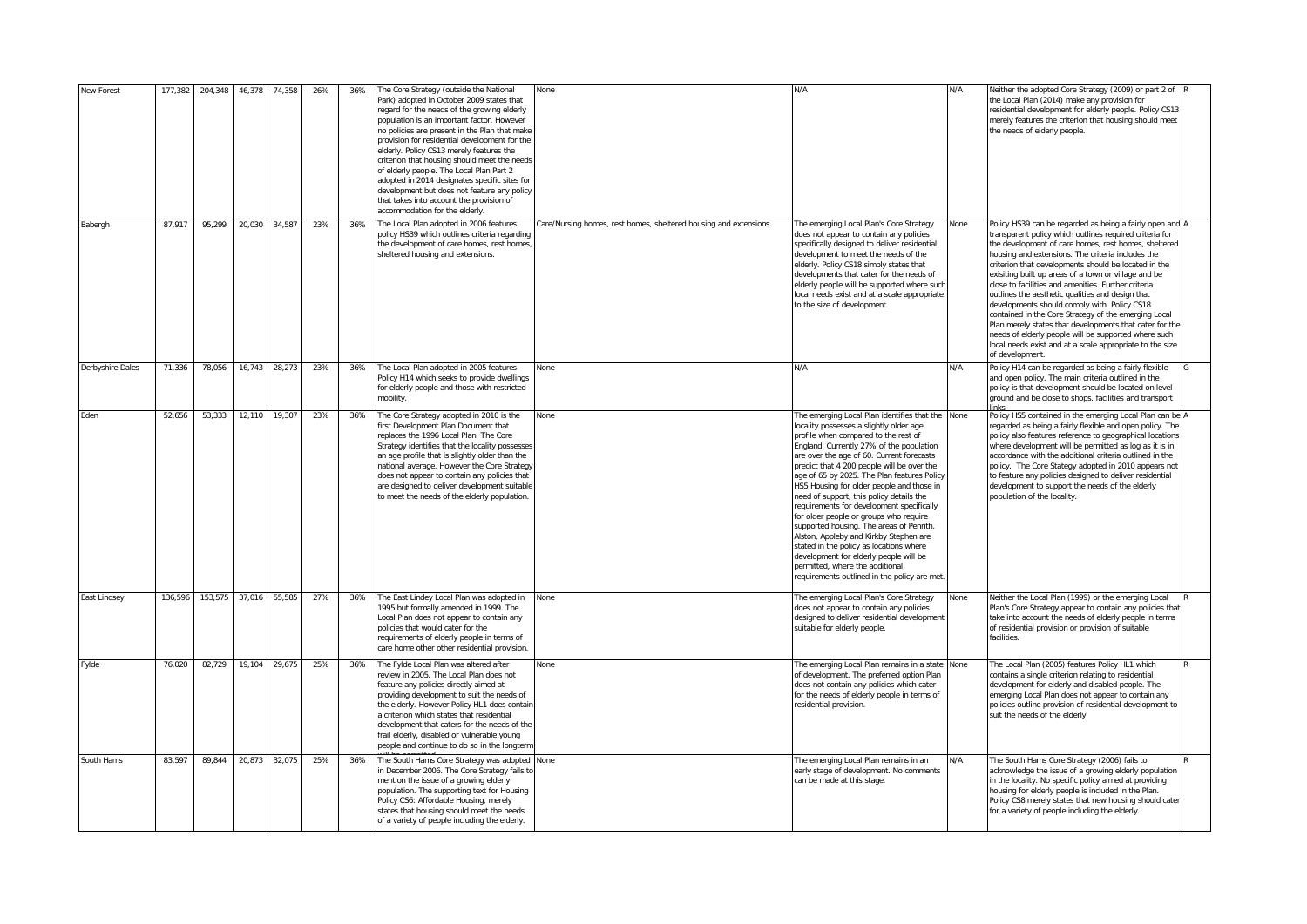| Stratford-on-Avon | 120,578 | 134,508 | 28,247 | 47,952 | 23% | 36% | The Stratford-on-Avon Local Plan was<br>adopted in 2006. The Plan does not make<br>any reference to a growing elderly<br>population and appears to not include any<br>policies designed to cater for the needs of<br>the elderly in terms of residential provision<br>or facilities.                                                                                                                                                                                                                                                                                                                                                                                                                                                                                                                                                                                                                                                                                                                                                              | None | Stratford-on-Avon District Council is<br>currently in the process of establishing a<br>new local development framework.<br>Currently a Core Stategy Proposed<br>Modification Document has been adopted<br>on an interim basis. The Core Strategy<br>identifies that the District's population is<br>aging and that 52% of residents are aged<br>over 45, whilst 22% of the population are<br>aged over 65. The Core Strategy further<br>states that the proportion of residents aged<br>over 80 is forecast to more than double by<br>2031. The Core Strategy states that the<br>trend of a growing elderly population will<br>increase demand for extra care and nursing<br>home provision as well for services<br>including both medical and leisure. Housing<br>Policy CS 18 - Housing Mix and Type<br>details criteria regarding the provision of<br>housing to meet the needs of vulnerable<br>people. In summary, the criteria states that<br>proposals should be located close to public<br>transport links and relate well to existing | None                                                                           | The Stratford-on-Avon Local Plan (2006) fails to<br>mention the demographic trend of a growing elderly<br>population in its locality and does not include any<br>policies designed to meet the needs of the elderly.<br>However, the interim Core Strategy does acknowledge<br>the prevailing trend of an elderly population and seeks<br>to address the issue through criteria outlined in<br>housing Policy CS 18. |  |
|-------------------|---------|---------|--------|--------|-----|-----|---------------------------------------------------------------------------------------------------------------------------------------------------------------------------------------------------------------------------------------------------------------------------------------------------------------------------------------------------------------------------------------------------------------------------------------------------------------------------------------------------------------------------------------------------------------------------------------------------------------------------------------------------------------------------------------------------------------------------------------------------------------------------------------------------------------------------------------------------------------------------------------------------------------------------------------------------------------------------------------------------------------------------------------------------|------|------------------------------------------------------------------------------------------------------------------------------------------------------------------------------------------------------------------------------------------------------------------------------------------------------------------------------------------------------------------------------------------------------------------------------------------------------------------------------------------------------------------------------------------------------------------------------------------------------------------------------------------------------------------------------------------------------------------------------------------------------------------------------------------------------------------------------------------------------------------------------------------------------------------------------------------------------------------------------------------------------------------------------------------------|--------------------------------------------------------------------------------|----------------------------------------------------------------------------------------------------------------------------------------------------------------------------------------------------------------------------------------------------------------------------------------------------------------------------------------------------------------------------------------------------------------------|--|
| Isle of Wight UA  | 138,748 | 153,959 | 34,543 | 54,702 | 25% | 36% | The Isle of Wight Core Strategy was adopted None<br>in March 2012. The Core Strategy<br>acknowledges that the national trend of a<br>growing elderly population is more<br>pronounced on the island. The Core Strategy<br>states that current forecasts predict that by<br>2026, the population over retirement age<br>will be 36%. The Core Strategy contains<br>Policy DM5 - Housing for Older People,<br>which aims to help deliver a target of 2,050<br>units of accommodation suitable to meet the<br>needs of elderly people. The policy seeks to<br>enable its aim of a large number of elderly<br>housing units through a combination of new<br>schemes and remodelling of older specialist<br>housing. The policy further details that<br>between 20% and 25% of a development<br>site should be accommodation suitable for<br>elderly people in a major housing<br>development. The supporting text for Policy<br>DM5 further details the issue of a growing<br>elderly population and provides further data<br>relating to the matter. |      | N/A                                                                                                                                                                                                                                                                                                                                                                                                                                                                                                                                                                                                                                                                                                                                                                                                                                                                                                                                                                                                                                            | N/A                                                                            | The Isle of Wight Core Strategy (2012) acknowledges<br>that the island has a growing elderly population which<br>will place future pressures upon both housing and<br>services. Policy DM5 seeks to address the issue of<br>elderly housing provision through outlining detailed<br>criteria that includes a quantitative goal of housing<br>units.                                                                  |  |
| West Devon        | 53,859  | 65,363  | 13,127 | 23,138 | 24% | 35% | The West Devon Core Strategy was formally None<br>adopted in April 2011. The Core Strategy<br>acknowledges that West Devon has a older<br>population than the National average. The<br>Core Strategy further identifies that over half<br>of the population is aged over 45 and this is<br>forecast to increase further by 2026. The<br>Core Strategy further identifies that the<br>growing elderly population will place extra<br>pressure upon care housing facilities and<br>other services. Strategic Policy 8 - Inclusive<br>Communities states that appropriate housing<br>and healthcare facilities should be attained<br>through new developments to meet the<br>needs of the growing elderly population.<br>Criteria within the policy states that where<br>possible the principles of Lifetime Homes<br>Standards should be incorporated into new<br>residential developments.                                                                                                                                                         |      | The emerging West Devon Borough Counci<br>Local Plan fails to mention the issue of a<br>growing elderly population in the locality.<br>However Policy OP30: Inclusive<br>Communities, contains criteria aimed at<br>providing homes for a growing elderly<br>population.                                                                                                                                                                                                                                                                                                                                                                                                                                                                                                                                                                                                                                                                                                                                                                       | Close care<br>accommo<br>dation,<br>Extra care<br>and<br>elderly<br>nt living. | The West Devon Core Strategy (2011) identifies the<br>issue of a growing elderly population and seeks to<br>address the issue through criteria outlined in Strategic<br>Policy 8 (Inclusive Communities). The emerging Local<br>Plan does not mention the issue of a growing elderly<br>population but does provide criteria relating to the<br>independe provision of homes for the elderly in Policy OP30.         |  |
| Cotswold          | 83,562  | 92,177  | 19,504 | 32,616 | 23% | 35% | The Cotswold District Local Plan was<br>formally adopted in 2006. The Plan fails to<br>acknowledge the issue of a growing elderly<br>opulation in the district.                                                                                                                                                                                                                                                                                                                                                                                                                                                                                                                                                                                                                                                                                                                                                                                                                                                                                   | None | The emerging Local Plan remains in a state None<br>of development and has just undergone<br>public consultation under Regualtion 18. In<br>its current form the Local Plan has not<br>progressed sufficiently far as to include<br>policies regarding elderly housing provision.                                                                                                                                                                                                                                                                                                                                                                                                                                                                                                                                                                                                                                                                                                                                                               |                                                                                | The adopted Local Plan (2006) fails to acknowledge<br>the issue of a growing elderly population and further<br>fails to include policies to mitigate against the issue.<br>The emerging Local Plan has yet to progress<br>sufficiently far as to include policies targeting the issue<br>of a growing elderly population.                                                                                            |  |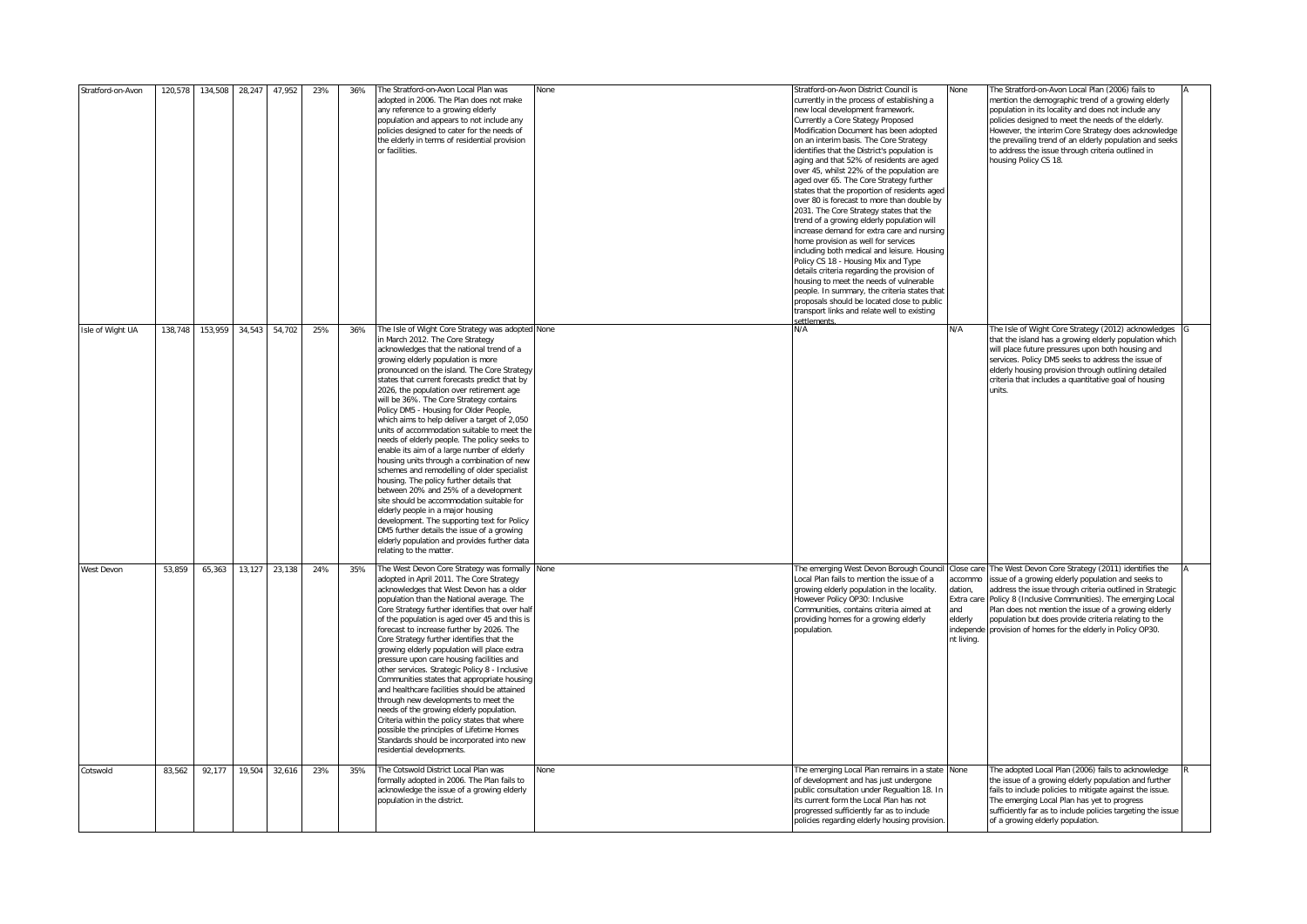| Hambleton         | 89,748  | 93,235  | 20,284 | 32,817        | 23% | 35% | The Hambleton Core Strategy was adopted<br>in April 2007. The Core Strategy<br>aknowledges that Hambleton has an aging<br>population and that meeting the need of the<br>elderly will be a major future challenge. The<br>Core Strategy states that in 2001, 23% of<br>the district's residents were aged over 60.<br>The Core Strategy includes Policy CP8 which<br>outlines criteria concerning the type, size<br>and tenure of housing. The policy simply<br>states that new housing should meet the<br>needs of the elderly.                                                                                                                                                                                                                                                                                                                                                                                                                                                                                      | None                                                                                                                                                                       | The emerging Local Plan has not<br>progressed sufficiently far as to include<br>detailed policies.                                                                                                                                                                                                                                                                                                                                                                                                                                                                                                                                                                        | N/A                                                                                                   | The Hambleton Core Strategy (2007) aknlowledges the A<br>issue of a growing elderly population in its district.<br>Policy CP8 can be regarded as being a fairly open<br>policy which simply states that proposals for new<br>housing in terms of size, type and tenure should meet<br>the needs of all sectors of the community including the<br>elderly.                                                                                                                                                                                                                                                                                                                                         |  |
|-------------------|---------|---------|--------|---------------|-----|-----|-----------------------------------------------------------------------------------------------------------------------------------------------------------------------------------------------------------------------------------------------------------------------------------------------------------------------------------------------------------------------------------------------------------------------------------------------------------------------------------------------------------------------------------------------------------------------------------------------------------------------------------------------------------------------------------------------------------------------------------------------------------------------------------------------------------------------------------------------------------------------------------------------------------------------------------------------------------------------------------------------------------------------|----------------------------------------------------------------------------------------------------------------------------------------------------------------------------|---------------------------------------------------------------------------------------------------------------------------------------------------------------------------------------------------------------------------------------------------------------------------------------------------------------------------------------------------------------------------------------------------------------------------------------------------------------------------------------------------------------------------------------------------------------------------------------------------------------------------------------------------------------------------|-------------------------------------------------------------------------------------------------------|---------------------------------------------------------------------------------------------------------------------------------------------------------------------------------------------------------------------------------------------------------------------------------------------------------------------------------------------------------------------------------------------------------------------------------------------------------------------------------------------------------------------------------------------------------------------------------------------------------------------------------------------------------------------------------------------------|--|
| North Dorset      | 69,348  | 74,847  |        | 15,684 26,141 | 23% | 35% | The North Dorset District Local Plan was<br>adopted in January 2003. The Local Plan<br>identifies the issue of a growing elderly<br>population in the district, and that this will<br>cause future pressure on health and social<br>services. The Local Plan features policy 2.20<br>Residential Care Homes. The policy details<br>criteria that states that development<br>proposals should respect the character of the<br>neighbourhood in which it will be sited,<br>relate well to both local services and<br>facilities, and provide adequate provision for<br>the needs of the disabled.                                                                                                                                                                                                                                                                                                                                                                                                                       | Residential Care Homes                                                                                                                                                     | The emerging Local Plan identifies the issue Sheltered<br>that the area has a growing elderly<br>population and an out-migration of younger<br>people. The supporting text for Policy 7:<br>Delivering Homes states that the proportion<br>of elderly residents are forecast to increase<br>greatly in the next 20 years. Policy 7 is a<br>broad policy aimed at ensuring a postive<br>housing mix. In regards to the provison of<br>elderly accommodation the policy simply<br>states: "The Council will support the<br>provision of age-restricted housing for the<br>elderly<br>and will usually seek to control its<br>occupancy by planning condition or<br>planning | accommo<br>dation.<br>care<br>homes<br>and<br>nursing<br>in the<br>supporting<br>text of<br>Policy 7. | The North Dorset District Local Plan acknowledges that A<br>the area has a growing elderly population. The Local<br>Plan includes a detailed Policy (2.20 Residential Care<br>Homes) which provides fairly flexible criteria relating to<br>the development of care homes. The emerging Local<br>Plan identifies the issue of a growing elderly population<br>in the district. The criteria outlined in Policy 7 features<br>homes are only minor details regarding the need for elderly<br>mentioned accommodation. The policy is a very broad one.                                                                                                                                              |  |
| Ryedale           | 52,102  | 55,061  |        | 12,627 19,221 | 24% | 35% | has since been superceded by the Local Plan<br>Strategy (2013). The Plan acknowledges tha<br>Ryedale has a significantly high proportion of<br>people over 65 when compared to the<br>national average. The Ryedale Plan further<br>identifies that the district has the third<br>highest proportion of retired people in<br>Yorkshire and The Humber. The Plan states<br>that the proportion of people over the age of<br>75 are forecast to significantly increase in<br>the next 20 years. Policy SP4 Type and mix<br>of new housing, features criteria aimed at<br>improving the provision of homes suitable<br>for elderly people. Criteria outlined in Policy<br>SP4 states that development will be<br>expected to contribute to providing housing<br>for the elderly and that developments should<br>be located near transport links, services and<br>facilities. The supporting criteria for Policy<br>SP4 provides greater clarity on what is<br>expected of residential developments for<br>eldery people. | Rydale's Local Plan was adopted in 2002 but Care homes, independent living units, care facilities and nursing homes<br>are mentioned in the supporting text of Policy SP4. | N/A                                                                                                                                                                                                                                                                                                                                                                                                                                                                                                                                                                                                                                                                       | N/A                                                                                                   | The Rydale Plan identifies the issue of a growing<br>elderly population in the district and seeks to address<br>the issue in Policy SP4. Policy SP4 can be regarded as<br>being a very broad policy which covers the type and<br>mix of new housing. The supporting text offers greater<br>clarity regarding what is expected of residential<br>development for elderly people in the district, however<br>the actual Policy merely states "Development<br>proposals for larger, specialist accommodation,<br>specifically designed for the elderly will be expected to<br>be located in areas<br>where services and facilities can be easily accessed by<br>walking or use of public transport." |  |
| <b>Rutland UA</b> | 37,015  | 40,779  | 8,244  | 14,218        | 22% | 35% | The Rutland Core Strategy was adopted in<br>July 2011. The Core Strategy identifies the<br>issue of a growing elderly population in the<br>plan area and notes that this is forecast the<br>double in the time period of the Plan. Policy<br>CS7 Delivering socially inclusive<br>communities, states that developments<br>should meet the needs and requirements of<br>a variety of people including the elderly. The<br>supporting text for Policy CS10 Housing<br>density and mix, states that housing types,<br>size and tenures should meet the needs of<br>the community including elderly people.                                                                                                                                                                                                                                                                                                                                                                                                              | None                                                                                                                                                                       | N/A                                                                                                                                                                                                                                                                                                                                                                                                                                                                                                                                                                                                                                                                       | N/A                                                                                                   | The Rutland Core Strategy (2011) identifies the issue<br>of a growing elderly population in the locality. The<br>Core Strategy features Policy CS7 criteria aimed at<br>providing development suitable for the needs of a<br>variety of people including the elderly. The supporting<br>text for policy CS10 states that housing should meet<br>the needs of the community including the elderly,<br>however the actual policy contains no detailed criteria<br>to support this.                                                                                                                                                                                                                  |  |
| Wealden           | 151,029 | 173,760 | 36,078 | 60,578        | 24% | 35% | The Wealden Core Strategy was adopted in<br>February 2013. The Core Strategy identifies<br>that the area has an aging population and<br>this may result in negative economic<br>implications in future years. The Core<br>Strategy does not however feature any<br>policies which are specifically designed to<br>deliver accommodation or services to meet                                                                                                                                                                                                                                                                                                                                                                                                                                                                                                                                                                                                                                                           | None                                                                                                                                                                       | N/A                                                                                                                                                                                                                                                                                                                                                                                                                                                                                                                                                                                                                                                                       | N/A                                                                                                   | The adopted Core Strategy (2013) ackowledges that<br>the area possesses a growing elderly population.<br>However no policy is in place which directly addresses<br>this issue in terms of required housing or facilities.                                                                                                                                                                                                                                                                                                                                                                                                                                                                         |  |